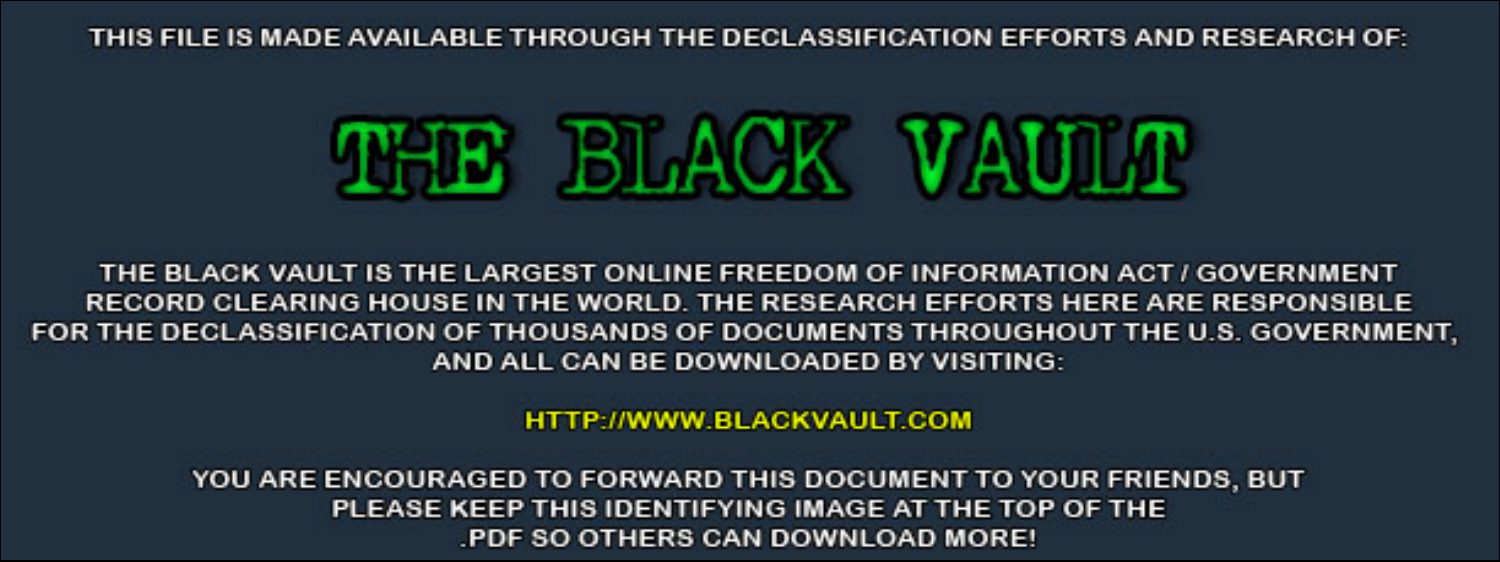**U.S. Department of Justice** 



**Federal Bureau of Investigation**  Washington, D.C. 20535

October 29, 2013

## MR. JOHN GREENEWALD, JR.

FOIPA Request No.: 1233776-0 Subject: Stringfield, Leonard **H.** 

Dear Mr. Greenewald:

This is in response to your Freedom of Information Act (FOIA) request.

Based on the information you provided, we conducted a search of the Central Records System. We were unable to identify main file records-responsive to the FOIA. If you have additional information pertaining to the subject that you believe was of investigative interest to the Bureau, please provide us the details and we will conduct an additional search.

For your information, Congress excluded three discrete categories of law enforcement and national security records from the requirements of the FOIA. See 5 U.S. C. § 552(c) (2006 & Supp. IV (2010). This response is limited to those records that are subject to the requirements of the FOIA. This is a standard notification that is given to all our requesters and should not be taken as an indication that excluded records do, or do not, exist.

You may file an appeal by writing to the Director, Office of Information Policy (OIP), U.S. Department of Justice, 1425 New York Ave. , NW, Suite 11050, Washington, D.C. 20530-0001, or you may submit an appeal through OIP's eFOIA portal at http://www.justice.gov/oip/efoia-portal.html. Your appeal must be received by OIP within sixty (60) days from the date of this letter in order to be considered timely. The envelope and the letter should be clearly marked "Freedom of Information Appeal." Please cite the FOIPA Request Number in any correspondence to us for proper identification of your request.

Enclosed for your information is a copy of the FBI Fact Sheet.

Sincerely,

incerely,

David M. Hardy Section Chief. Record/Information Dissemination Section Records Management Division

**Enclosure**